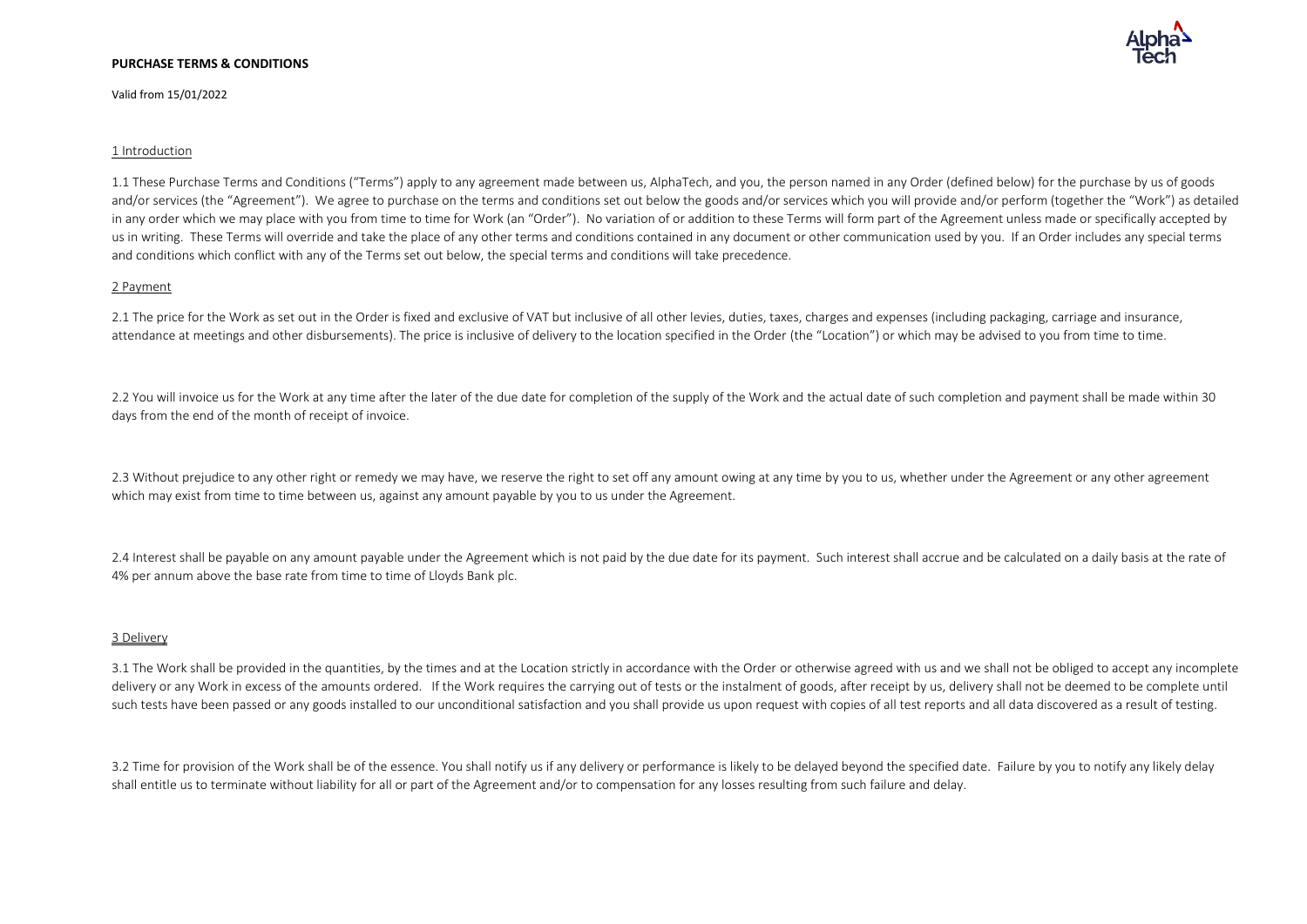

Valid from 15/01/2022

3.3 In addition to any other right we may have under the Agreement or any other contract between us, we shall be entitled to postpone the date of delivery for whatever period we think fit upon giving notice in writing to you provided that we pay you your reasonable additional charges as in the circumstances we shall in our reasonable discretion think fit.

3.4 You must ensure all goods delivered as part of the Work are suitably packaged and we shall not be obliged to return any packaging materials for any goods whether or not they are accepted by us. However, you shall remove all such packaging promptly following our request.

3.5 If the Work is delivered or performed in instalments, the Agreement shall be treated as a single contract and not severable.

3.6 You shall liaise with us (and any third parties designated by us) regularly and at our request in connection with the Work. You shall provide to us access to the Work at all key stages in its development or performance. You shall not depart from the Order for the Work unless you have obtained our written approval. You shall make all and any amendments to the Work required by us and3.7 If an inspection at any time after delivery by us establishes that all or any part of the Work supplied does not comply with all the requirements of these terms and conditions we may (without limitation) reject the Work supplied, return it to you and require a replacement or rectification, or require re-performance of the Work and in each case recover our loss, costs and expenses from you.

3.7 If we install any Work supplied to us, you shall supply in advance of delivery a functional description of each part of the Work, together with sufficient drawings and instructions to allow us to install, operate and maintain the Work including details of any special environmental controls required to ensure that the Work meets any relevant specification.

3.8 You shall remit a certificate of conformance with any relevant specification confirming conformance with all appropriate regulatory approvals and health and safety requirements.

# 4 Variations

4.1 You shall accept any reasonable variation in scope, specification, quantity or delivery in relation to the Work requested by us. The price shall be adjusted and agreed in writing by us to reflect the variation having regard to the rates and prices used in the Agreement or, where these are not relevant, to what is fair and reasonable.

4.2 Neither party shall be bound by any variation to the Order unless and until it is confirmed by an official Order amendment issued by us.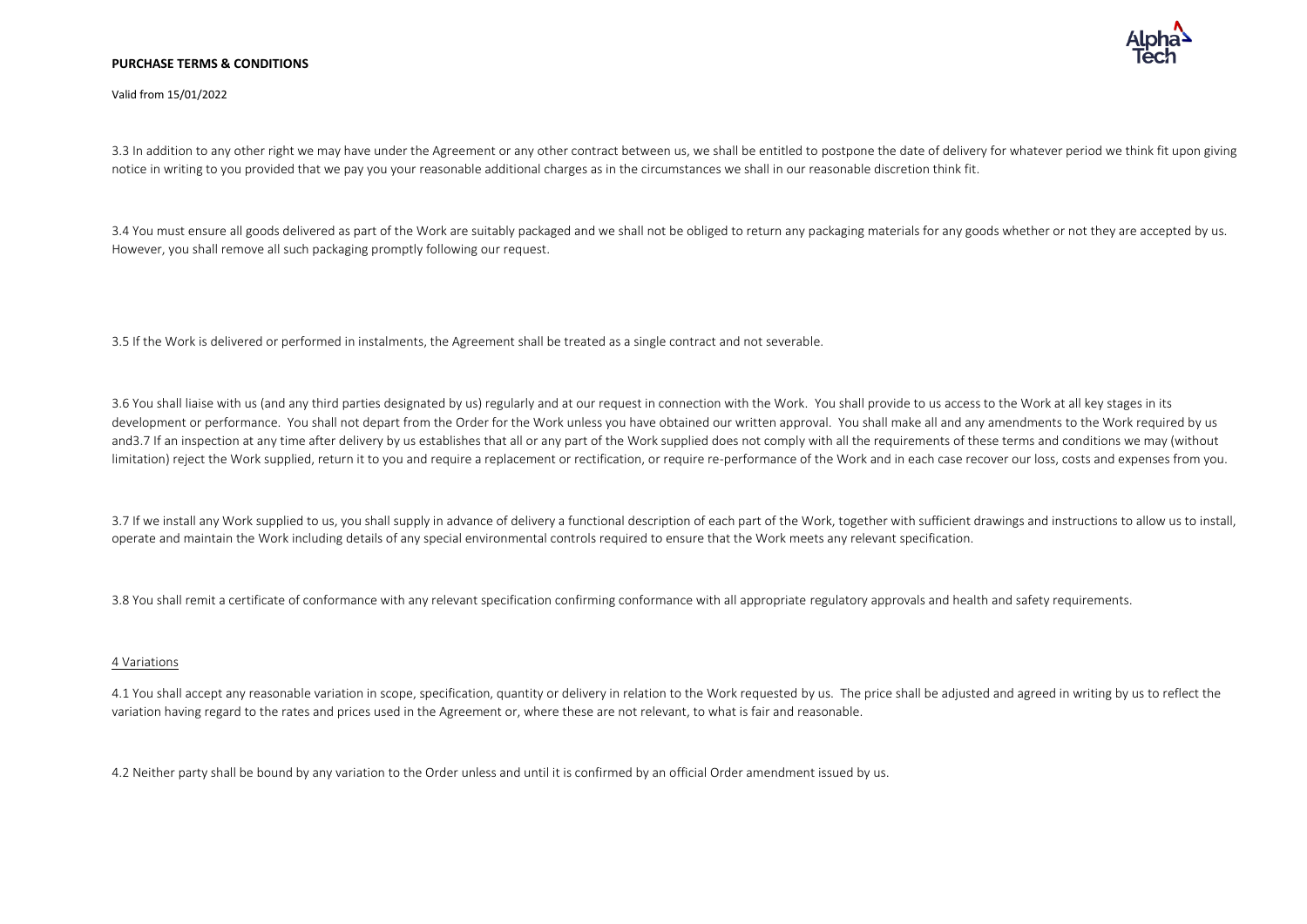Valid from 15/01/2022

# 5 Risk

5.1 The risk in any goods which form all or part of the Work shall pass to us when delivered in accordance with these Terms and the Order provided delivery is acknowledged by an authorised member of our staff.

## 6 Guarantee

6.1 Without limitation to any other right or remedy we may have, if within the period after delivery specified in the Order (the "Guarantee Period") we give notice in writing to you of any defect or failure in the Work then you shall with all possible speed replace or repair the Work so as to remedy the defects without cost to us. If no Guarantee Period is specified in any Order then the Guarantee Period shall be 12 months.

6.2 We shall use our reasonable endeavours, as soon as reasonable practicable after discovery of any such defect or failure, to return the defective Work or parts of it to you at your risk and expense unless it has been agreed between us that the necessary replacement or repair shall be carried out by you on our premises.

## 7 Intellectual property

7.1 You hereby assign absolutely by way of present and (to the extent permissible by law) future assignment with full title guarantee all intellectual property rights which are created by you or on your behalf as part of the Work. You may use those intellectual property rights only as properly and reasonably required in connection with the supply of the Work for us.

7.2 You grant us a non-exclusive, worldwide, perpetual, transferable, royalty-free licence (including the ability to grant sub-licences) in respect of all intellectual property rights in the Work and which do not belong to us under clause 7.1.

7.3 You shall obtain all releases, waivers and authorisations including of any applicable rights, throughout the world necessary for us to make full and free use of the Work.

7.4 You shall and shall procure that your agents, employees and sub-contractors shall execute any documents or do anything else reasonably required by us to vest in and transfer to us (and maintain, defend, enforce) those intellectual property rights referred to in clause 7.1, to secure the licences referred to in clause 7.2 and to confirm those releases, waivers and authorisations referred to in clause 7.3.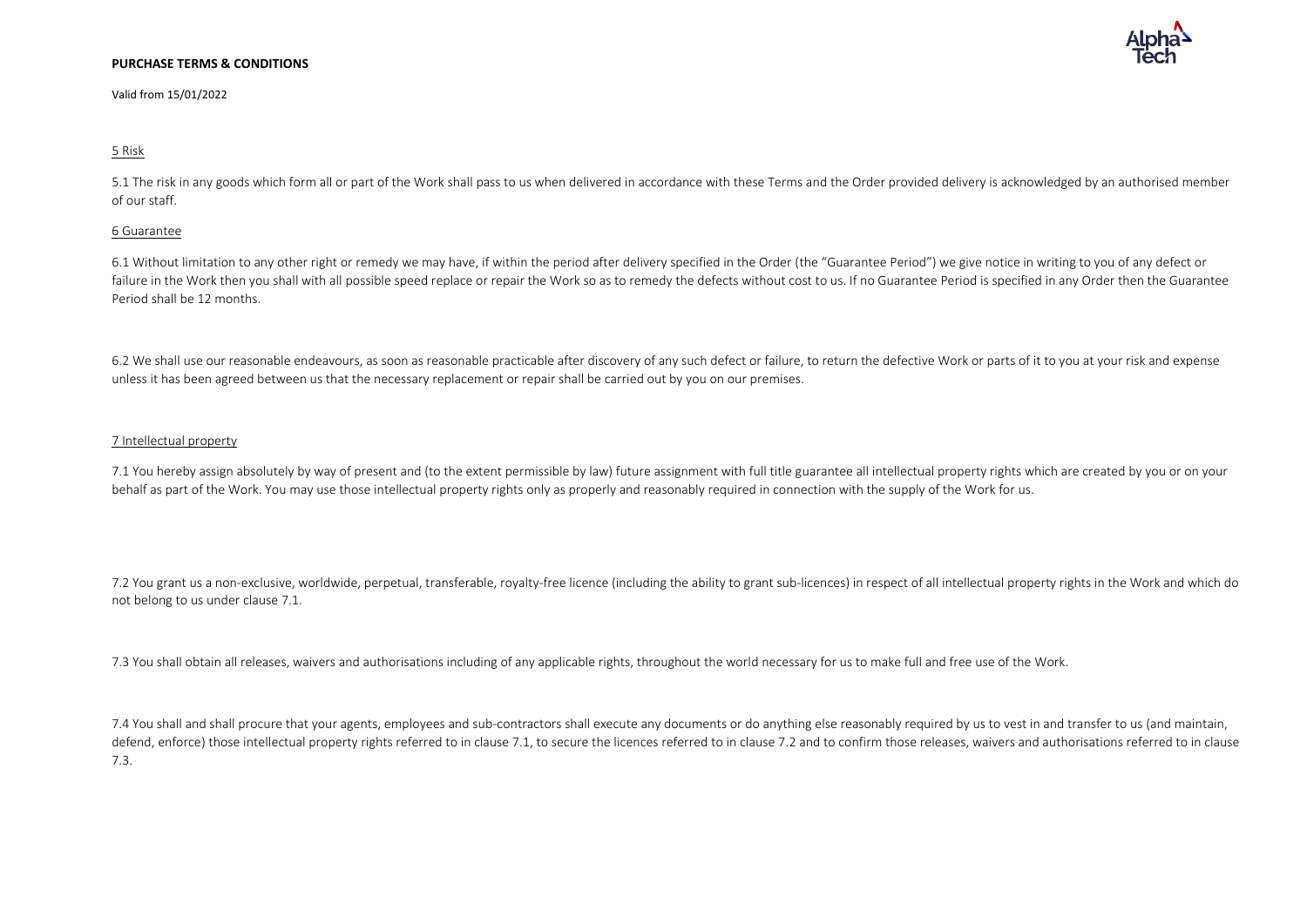

## Valid from 15/01/2022

7.5 You shall not use or permit the use of any of the intellectual property belonging to us (or our licensors), including without limitation our name or logos.

7.6 You will indemnify and hold us harmless against any costs, expenses, losses or damages (including costs) that may be incurred, awarded or agreed to be paid in respect of any claim or action that any Work supplied by you infringe any intellectual property right of a third party.

# 8 Hazardous Goods

8.1 If any Work to be supplied under any Order contains any hazardous substances or requires any special precautions to be taken to ensure safety in handling, transport, storage or use, you shall prior to delivery furnish us with written details of the nature of those substances and the precautions to be taken and shall ensure that before despatch appropriate instructions and warnings are clearly and prominently marked or securely attached to any containers into which they are packed.

8.2 In particular (but without limitation) you shall provide to us in writing all such data, instructions and warnings as are required to comply with applicable legislation relating to health and safety and shall indemnify us against any and all liabilities, claims and expenses which may arise as a result of your failure to do so.

# 9 Warranties

# 9.1 You warrant that all of the Work supplied by you:

(a) will be of satisfactory quality, in full accordance with any specification in the Order or which we may provide you with from time to time and will be fit for any purpose stated by us prior to or in the Order, held out by you or for which the Work would ordinarily be used for;

(b) will be free from all defects in design, material and workmanship;

(c) will correspond with any samples provided;

(d) will not infringe any intellectual property rights or other rights of any third party anywhere in the world;

(e) any services supplied by you as part of the Work will be performed by appropriately qualified and trained personnel with all due skill, care and diligence and to such high standards of quality stated in the Order or (if none are so stated) as it is reasonable for us to expect from an expert provider of such Work.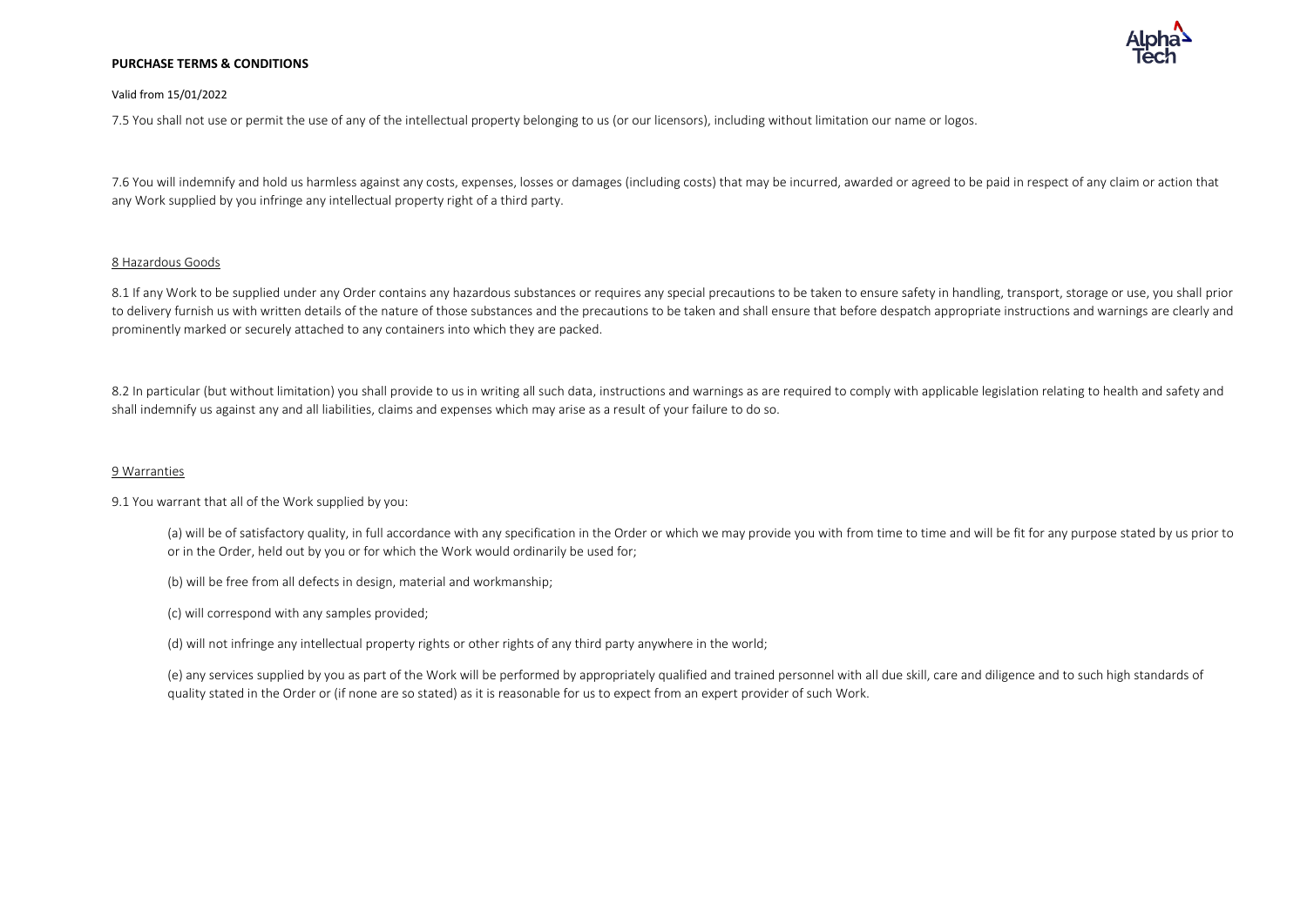

Valid from 15/01/2022

9.2 In performing your obligations under the Agreement you shall (and shall procure that your agents, employees and authorised sub-contractors shall) comply with, and you shall ensure that the Work complies with, all applicable laws, standards, codes of practice (whether voluntary or mandatory), statutory requirements or other regulations and with such of our standard procedures as we may issue to you from time to time.

# 10 Personnel

10.1 You shall be responsible for any income tax, national insurance contributions or other statutory payments in relation to any and all individuals employed or engaged in the provision of the Work from time to time (the "Employees") and will ensure that they are deducted and/or paid to the relevant authorities. You shall indemnify us against all demands, claims, actions, proceedings, damages, payments, losses, costs, expenses or other liabilities (together "Losses") arising out of any claim or assertion that any Employee is or was an employee, servant or worker of us by reason of being engaged in the Work or arising out of any act or omission of you or any of your sub-contractors, employees or agents in relation to any Employee.

10.2 At any time during the continuance of the Agreement we may require you to provide to us (or any other person nominated by us) within 14 days such information as we or our nominee may reasonably require in connection with the employment or engagement of the Employees. This paragraph 10.2 is without prejudice to clause 10.4 below.

10.3 You will procure that there will be no transfer of employment of any of the Employees to us or any person who provides services to us (a "Future Service Provider") following the termination of the Agreement or the termination of the provision of any of the Work by you (directly or indirectly) and on or prior to any such termination you shall ensure that all Employees are redeployed elsewhere in your or your sub-contractors' business or dismissed at your expense.

10.4 You shall indemnify us (for our benefit and that of any Future Service Provider) and hold us harmless against all Losses incurred by us and/or any Future Service Provider by virtue of the operation or alleged operation of the Transfer of Undertakings (Protection of Employment) Regulations 2005 in connection with the termination of the Agreement or the provision of any of the Work (including any dismissal or alleged dismissal of any Employee by us or a Future Service Provider).

# 11 Indemnity

# 11.1 You shall indemnify us for:

(a) all loss, liability, damage, cost, claims or expense suffered by us because of any breach of the Order by you, these items and conditions or any representation, warranty or condition (express or implied) given by you;

(b) any act or omission of you (including your employees, agents and sub-contractors) in supplying the Work; and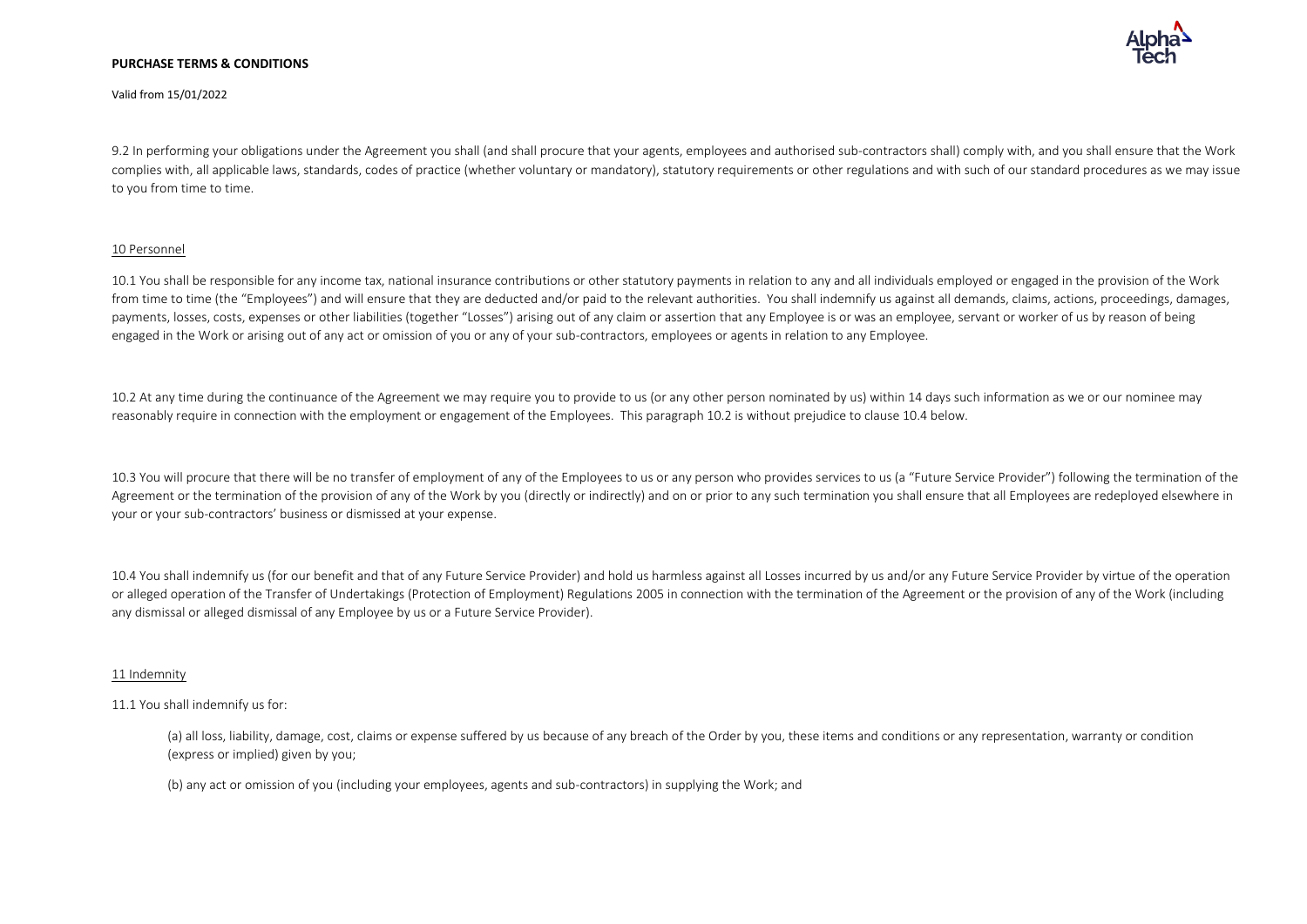

## Valid from 15/01/2022

(c) any liability to any third party arising in connection with the Work which we may incur whether by court proceedings or by a bona fide out-of-court settlement.

11.2 You shall not be liable to us for any damage or injury to the extent that the same is caused by or arises out of our acts or omissions.

### 12 Insurance

12.1 You shall maintain with an insurance company of good repute insurance (including product liability and/or professional indemnity insurance where appropriate) providing cover consistent at least with the best industry practice of suppliers of work of the type to be supplied by you to us and in an amount which is sufficient to cover your liabilities under the Agreement and in any event of not less than £1,000,000 for any claim or series of related claims.

## 13 Termination

(a) We may terminate all or any part of the Order without any liability immediately by notice to you in the following circumstances:

(b) if you breach any term of the Order or these terms and conditions which is not remediable or where in our reasonable opinion the breach can be remedied fail to remedy the breach by the earlier of 7 days of us notifying you of the breach or the due date for performance or delivery of the Work; or

(c) if you cease to or threaten to cease to carry on business, your financial position is such that either you, your directors, members or creditors as appropriate take or are entitled to take steps to institute formal insolvency proceedings with respect to you of a type provided for by the Insolvency Act 1986 (or any similar or analogous legislation, whether under English law or otherwise), including without limitation administration, liquidation, administrative receivership, receivership, voluntary arrangement, scheme of arrangement or bankruptcy, or if you are unable to pay your debts within the meaning of section 123 of the Insolvency Act 1986;

(d) any breach of the provisions of clauses 14, 15, 16, or 18.

13.2 We may terminate all or part of any Order on not less than three months' notice in writing at any time in which event you shall comply with our reasonable instructions with regard to termination and we shall only be liable to pay you a fair proportion of the price representative of the Work carried out or delivered at the date of termination. On receipt of notice to terminate you shall not amend the timeline or schedule for the Work so as to increase the proportion of Work to be finalised prior to termination.

13.3 Any provision of the Agreement which is explicitly or by implication (including clauses 7, 9, 10, 11 and 14), intended to survive termination of the Agreement shall not be affected by the termination or completion of all or any Order.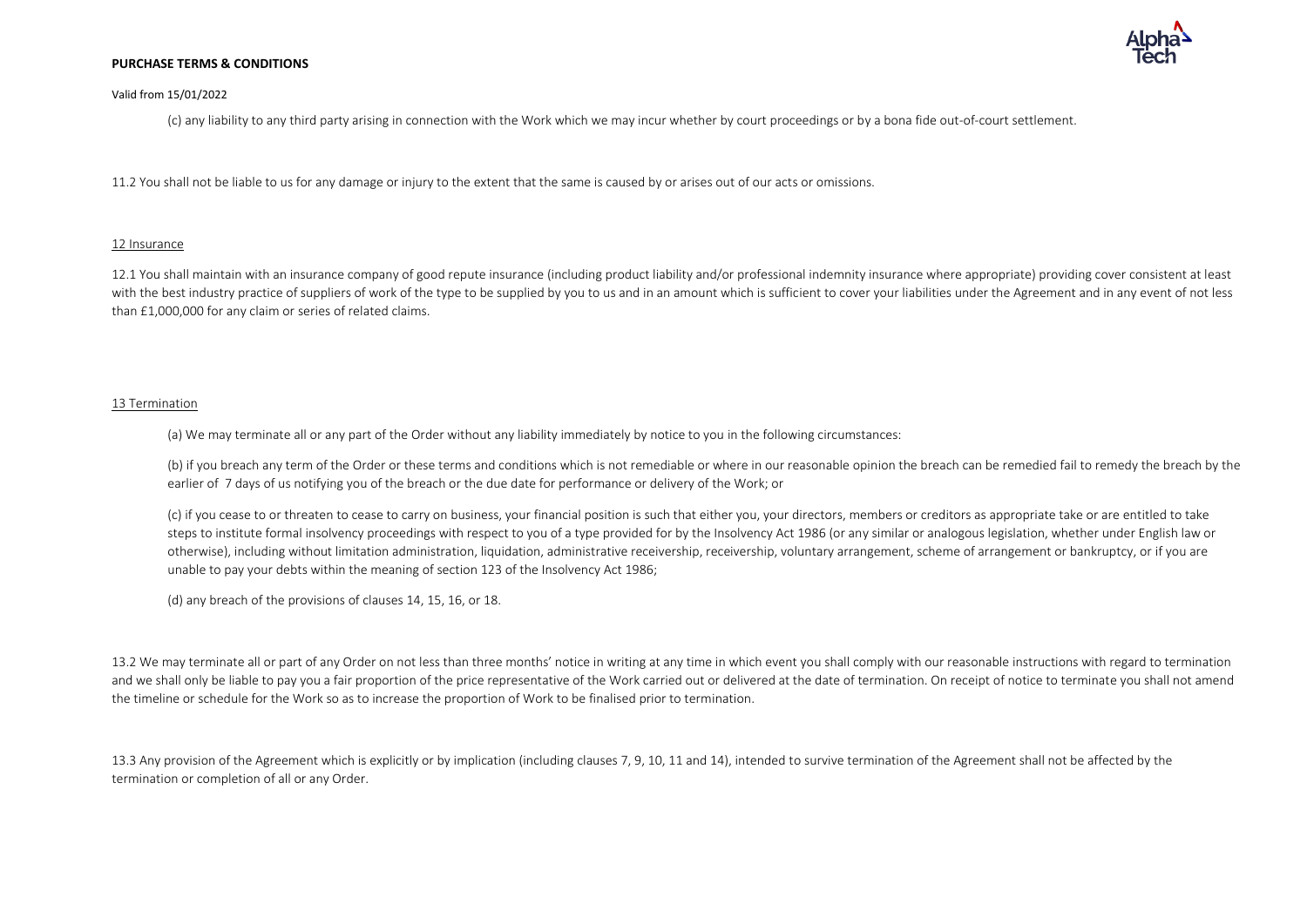Valid from 15/01/2022

13.4 If the Agreement is terminated for any reason all rights granted to you under the Agreement will immediately terminate. Our rights to use the Work supplied under the Agreement shall survive termination.

### 14 Confidentiality

14.1 You shall keep confidential and not use except for any of our Orders all confidential information obtained by you in connection with the Agreement. You shall only provide our confidential information to such of your employees, agents and authorised sub-contractors as required to carry out the Work and you shall inform them of the requirement of confidentiality under the Agreement. You shall indemnify us against any unauthorised use or disclosure by you or any of your employees, agents and sub-contractors of such confidential information.

14.2 Confidential information includes, but is not limited to, information about us, any subsidiary undertakings of ours or any client of us or our subsidiary undertakings or regarding the business, finances or affairs of all or any of them. These confidentiality obligations shall not apply to information in the public domain at the time of its disclosure or otherwise than as a result of breach of this term.

14.3 We do not grant permission to you to use materials and/or confidential information supplied by us for any purpose other than the supply of the Work under the Order. You shall not without our prior written consent make any public announcement regarding your work or relationship with us or exhibit, display or make available to third parties any of the Work.

14.4 Without prejudice to the preceding provisions of this Clause 14 you shall not (and shall ensure that your employees, agents and sub-contractors shall not) make any statements or responses to public, media or official enquires about the terms of the Agreement or the Work without prior consultation with us.

14.5 At our request you shall promptly make available for collection by us all materials in your possession or control which are our property or which are required for the supply of the Work and shall promptly make available for collection by us or, at our election, destroy all material embodying any of our confidential information and where such information is stored in electronic or magnetic form you shall erase the same promptly following handover to us or receipt of our request to destroy such information.

14.6 As we are a provider of legal services regulated by the Solicitors Regulation Authority ("SRA") we are obliged to place certain obligations on you relating to access to records and information. Accordingly, you must, if requested:

(a) provide the SRA, or its authorised agent, with all information requested by it in relation to the provision of the Work; and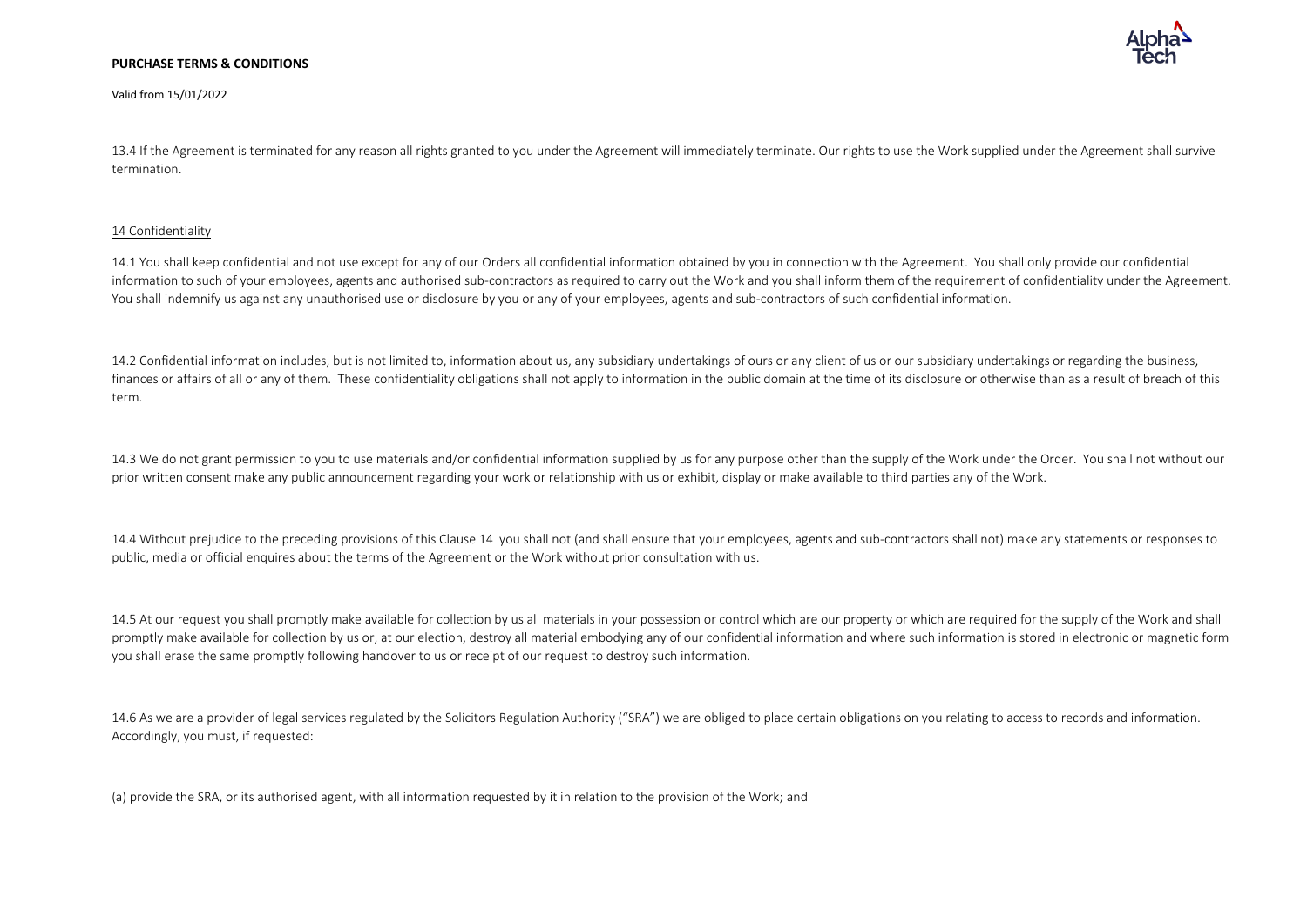### Valid from 15/01/2022

(b) permit the SRA, or its authorised agent, to inspect all your records (including electronic records) related to the provision of the Work and permit access to your premises for the purposes of such inspection.

### 15 Corruption

15.1 You shall:

(a) comply with all applicable laws, statutes, regulations, and codes relating to anti-bribery and anti-corruption including but not limited to the Bribery Act 2010 ("Relevant Requirements");

(b) have and shall maintain in place throughout the term of the Agreement your own policies and procedures, including but not limited to adequate procedures under the Bribery Act 2010, to ensure compliance with the Relevant Requirements, and will enforce them where appropriate;

(c) promptly report to us any request or demand for any undue financial or other advantage of any kind you receive in connection with the performance of the Agreement;

(d) immediately notify us (in writing) if any of your officers or employees becomes a foreign public official and you warrant that you have no foreign public officials as direct or indirect owners, officers or employees at the date of the Agreement;

(e) on our request, certify in writing signed by an officer, compliance with this clause 15 by you and all persons associated with you under clause

15.2. You shall provide such supporting evidence of compliance as we may reasonably request.

15.2 You shall ensure that any person who is performing any services or providing goods in connection with the Agreement does so only on the basis of a written contract which imposes on and secures from such person terms equivalent to those imposed on you in this clause 15 ("Relevant Terms"). You shall be responsible for the observance and performance by such persons of the Relevant Terms, and shall be directly liable to us for any breach by such persons of any of the Relevant Terms.

15.3 For the purpose of this clause 15, the meaning of adequate procedures and foreign public official and whether a person is associated with another person shall be determined in accordance with section 7(2) of the Bribery Act 2010 (and any guidance issued under section 9 of that Act), sections 6(5) and 6(6) of that Act and section 8 of that Act respectively. For the purposes of this clause 15 a person associated with you includes but is not limited to any sub-contractor.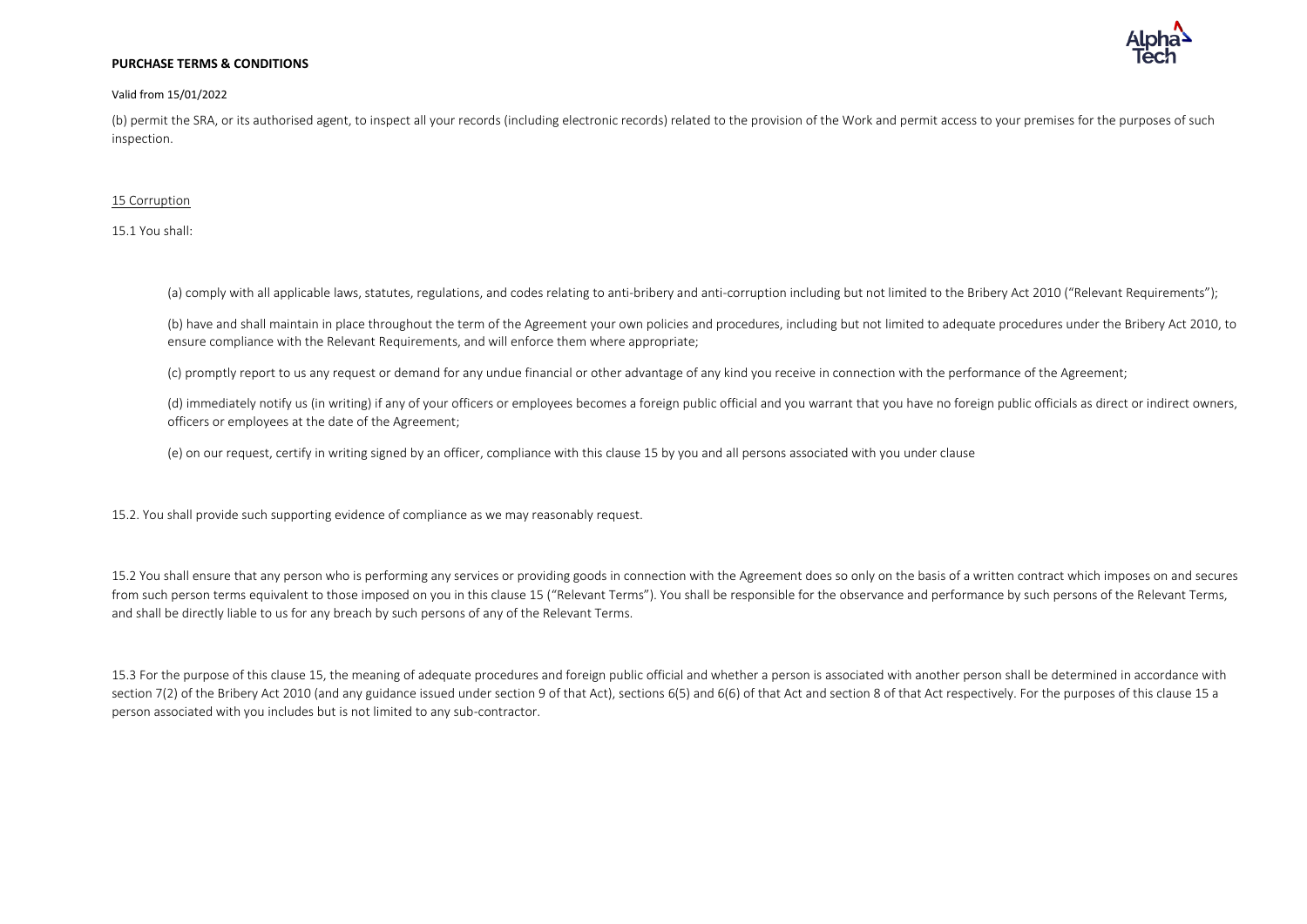Valid from 15/01/2022



# 16 Modern slavery

16.1 You shall ensure that you comply with any anti-slavery policy adopted by us from time to time.

16.2 You shall implement due diligence procedures for your own suppliers, sub-contractors and other participants in your supply chains to ensure that there is no slavery or human trafficking in your supply chains. You shall notify us as soon as you become aware of:

(a) any breach, or potential breach, of any anti-slavery policy adopted by us from time to time; and

(b) any actual or suspected slavery or human trafficking in a supply chain which has a connection with the Agreement.

### 17 Tax evasion

17.1 You shall ensure that you comply with any policy adopted by us from time to time regarding the prevention of the facilitation of tax evasion.

17.2 You shall implement due diligence procedures for your own suppliers, sub-contractors and other participants in your supply chains to ensure that they do not facilitate tax evasion, whether in the United Kingdom or elsewhere. You shall notify us as soon as you become aware of:

(a) Any breach, or potential breach, of any policy adopted by us from time to time regarding the prevention of the facilitation of tax evasion; and

(b) Any actual or suspected facilitation of tax evasion in a supply chain which has a connection with the Agreement.

### 18 Data protection

18.1 In this Clause 18, the terms "processed", "data controller" and "data processor" shall have the meanings given to them under the Data Protection Legislation.

18.2 The Customer and the Supplier acknowledge that for the purposes of Data Protection Legislation, the Customer is the data controller and the Supplier is the data processor of any Customer Data.

18.3 Each party to this Agreement shall, and the Supplier shall procure that any sub-contractors shall, comply with all Data Protection Legislation in relation to any Customer Data processed and neither party shall, and the Supplier shall procure that no sub-contractors shall, by act or omission, put the other party in breach of the Data Protection Legislation.

18.4 The Supplier shall, and shall procure that each of its sub-contractors shall, process Customer Data only:

(a) in such a manner as is necessary for the Specified Purpose;

(b) in accordance with documented instructions received from the Customer; and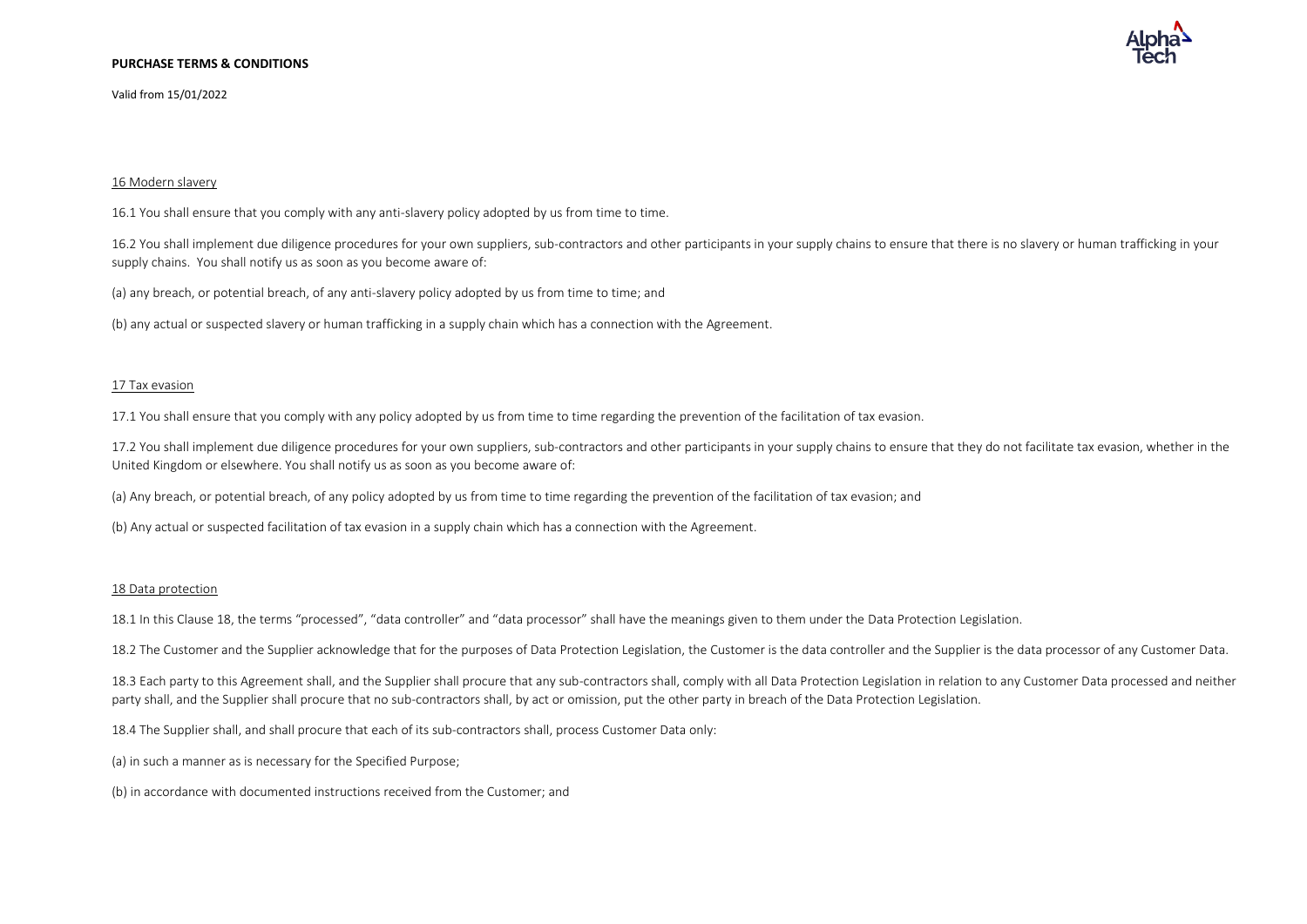Valid from 15/01/2022

(c) for the term of this Agreement.

18.5 Without limiting Clause 18.3, the Supplier undertakes that:

(a) it shall not allow any sub-contractors to have access to, receive or process Customer Data without obtaining prior written consent from the Customer (such consent to be at the sole discretion of the Customer);

(b) where the Customer gives consent pursuant to Clause 18.5(a), the Supplier shall ensure that each sub-contractor enters into a written agreement undertaking to the Supplier (and where requested by the Customer, to the Customer) in equivalent terms to the undertakings contemplated to be given by the Supplier to the Customer and described in this Clause 18.5(b);

(c) neither the Supplier nor any of its sub-contractors shall process, or direct the processing of any Customer Data other than in the European Economic Area unless and until:

(i) the Supplier and each sub-contractor proposing to process Customer Data have entered into Model Clauses with the Customer; or

(ii) in accordance with the prior written consent of the Customer (such consent to be at the sole discretion of the Customer);

(d) the Supplier and each of its sub-contractors have in place now and shall on a continuing basis take all reasonable technical and organisational measures to keep all Customer Data confidential and secure and to protect Customer Data against accidental loss or unlawful destruction, alteration, disclosure or access;

(e) the Supplier and each of its sub-contractors shall provide such information and assistance and, on reasonable prior notice, allow for and contribute to audits (including inspections) conducted by the Customer or an auditor mandated by the Customer as is reasonably necessary to enable the Customer to satisfy itself of the Supplier's compliance with this Agreement and the Data Protection Legislation; and

(f) on termination of this Agreement, and at any time on the request of the Customer, either return Customer Data in the format requested by the Customer (and destroy all remaining copies), or destroy all of Customer Data (including all copies of it), in either case immediately and confirm in writing that it has complied with this obligation.

18.6 The Supplier shall not, and shall procure that each of its sub-contractors shall not, without the prior written consent of the Customer:

(a) use or permit any third party to use any Customer Data otherwise than for the sole benefit of the Customer and in accordance with the terms of this Agreement;

(b) disclose any Customer Data except on a need to know basis to those Supplier Personnel directly concerned with the provision of the Services; or

(c) disclose any Customer Data to any persons to whom the Supplier is able to disclose such Customer Data in accordance with the terms of this Agreement unless such persons are made aware, prior to disclosure, of the confidential nature thereof and that they owe a duty of confidence to the Customer in respect of such information, and to use all reasonable endeavours to ensure that such persons comply with such duty.

18.7 The Supplier shall take all reasonable steps to ensure the reliability of any Supplier Personnel who have access to Customer Data and shall ensure that all such personnel: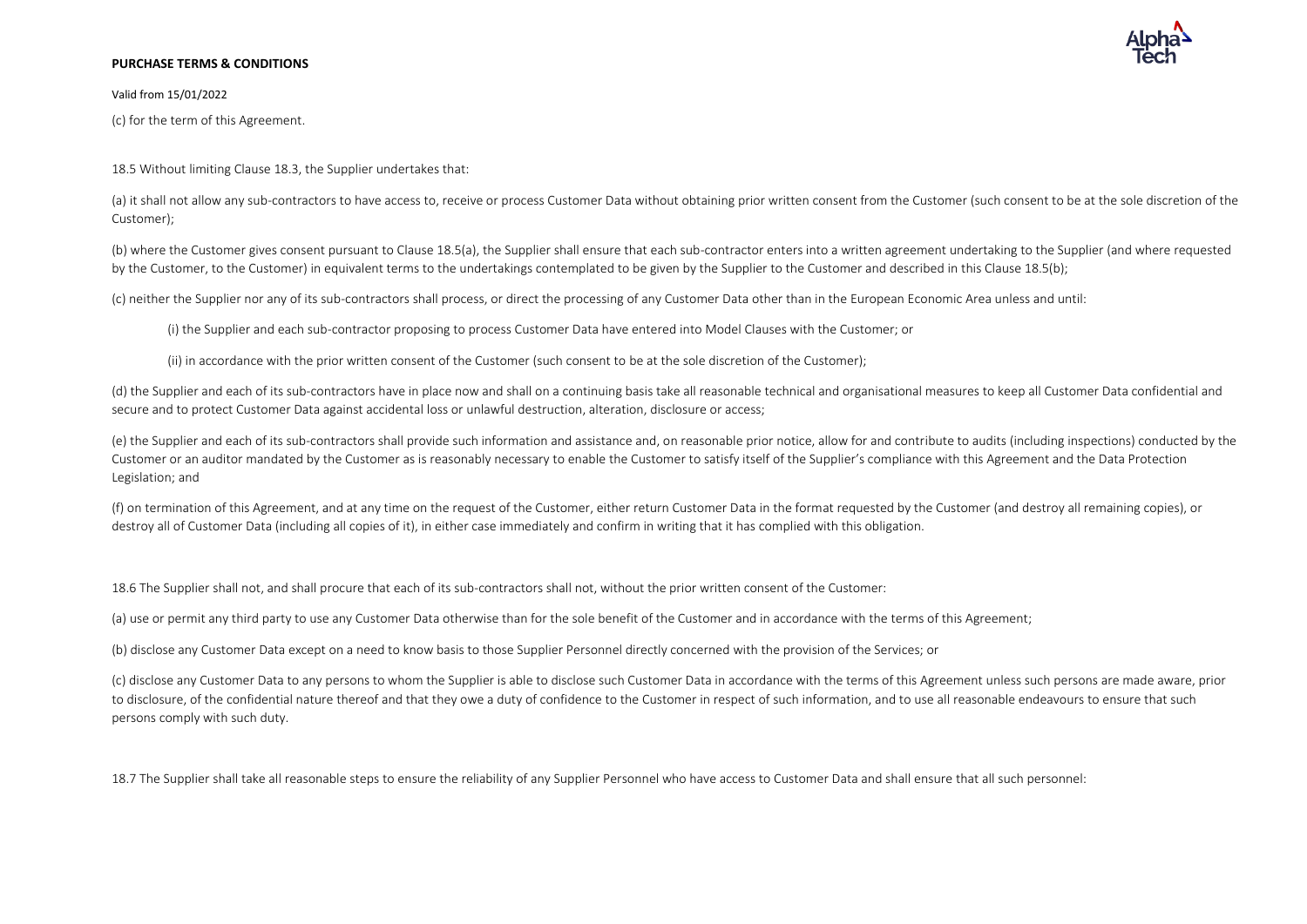

Valid from 15/01/2022

(a) are informed of the confidential nature of Customer Data;

(b) have undertaken training in the laws relating to handling personal data; and

(c) are aware both of the Supplier's duties and their personal duties and obligations under Data Protection Legislation and this Agreement.

18.8 The Supplier shall notify the Customer promptly (and in any event within one (1) Business Days) if it receives:

(a) a request from a data subject (as that term is understood by reference to the Data Protection Legislation) to have access to that person's personal data; or

(b) a complaint or request relating to the Customer's obligations and/or the rights of a data subject under Data Protection Legislation; or

(c) any other communication relating directly or indirectly to the processing of any personal data in connection with this Agreement; and

in each case, the Supplier shall promptly provide such information and assistance as is reasonably required by Customer to respond to and resolve the request, complaint or other communication within any time frames imposed by applicable Data Protection Legislation.

18.9 The Supplier shall notify the Customer promptly (and in any event within one (1) Business Days) of any unauthorised use or disclosure of Customer Data of which the Supplier or any of its subcontractors becomes aware and shall promptly provide such information and assistance as is reasonably required by the Customer to respond to and terminate such unauthorised use and/or disclosure.

18.10 The Supplier shall notify the Customer immediately upon becoming aware that it is or is likely to become unable to comply with its obligations regarding the processing of Customer Data under this Agreement or the Data Protection Legislation. Following notification, the Customer shall be entitled, in its absolute discretion, to terminate this Agreement on written notice. The Customer may, in addition to or instead of terminating this Agreement, require the Supplier to undertake one or more of the following:

(a) immediately take such remedial action as is required to ensure compliance with the Agreement and/or the Data Protection Legislation and prevent or remedy any breach;

(b) provide such information as is reasonably required by the Customer in respect of the incident leading to such notification; and/or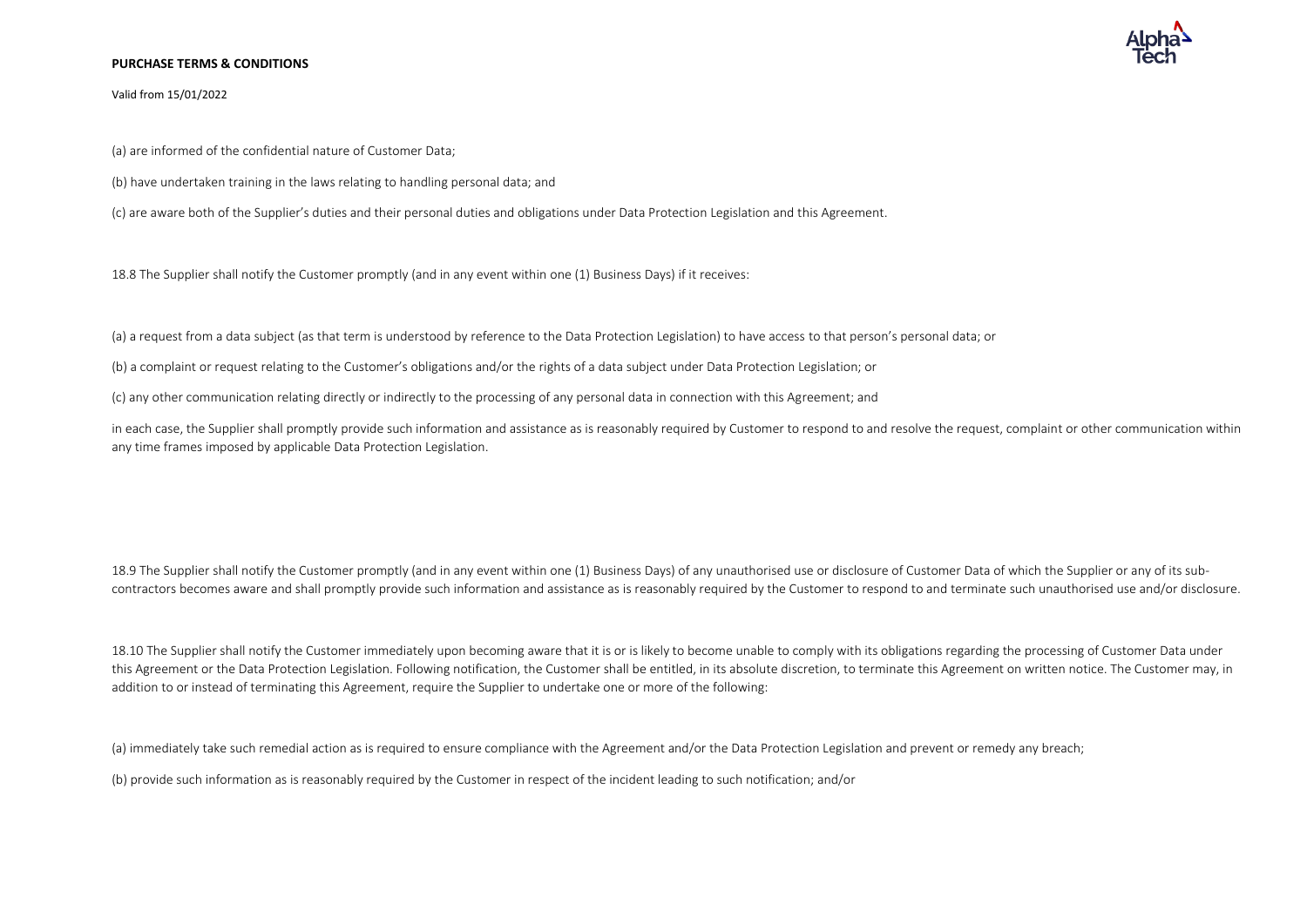

### Valid from 15/01/2022

(c) cease to process Customer Data, return all materials containing Customer Data and delete all copies.

18.11 In addition to its obligations under Clauses 18.8, 18.9 and 18.10, the Supplier shall:

(a) notify the Customer immediately upon becoming aware of a personal data breach (as that term is understood by reference to the GDPR); and

(b) following notification, provide such information and assistance as is reasonably required by the Customer in order for the Customer to notify the personal data breach to the Information Commissioner and/or the data subjects, in accordance with the Data Protection Legislation.

18.12 If any Customer Data is lost or corrupted as a result of any act or omission of the Supplier or any of its sub-contractors, the Supplier shall restore Customer Data at its own expense.

### 19 Information security

19.1 The Supplier shall have in place adequate systems to ensure the confidentiality, integrity and availability of Customer Data at all times. The Supplier shall have such internal policies and procedures in place to assure the Customer of the confidentiality, integrity and availability of Customer Data and shall provide the Customer with details of its policies, procedures and systems on request.

19.2 If any Customer Data is subject to an information security event or incident which impacts on the confidentiality, integrity or availability of Customer Data, such as a hacking event, virus, loss of documents or data etc (an 'Incident') the Supplier shall notify the Customer promptly on becoming aware of such an Incident taking place (in any event, within two (2) Business Days).

19.3 In the event of an Incident occurring, the Supplier shall immediately take such remedial action as is required to remedy any Incident and prevent any further Incidents from occurring. The Supplier shall inform the Customer of any remedial action taken and the dates of completion of such remedial action.

19.4 The Supplier shall provide to the Customer any information related to the Incident as the Customer shall reasonably require.

### 20 General

20.1 We engage you as an independent contractor. Nothing in the Agreement shall create a partnership or the relationship of principal and agent or employer and employee.